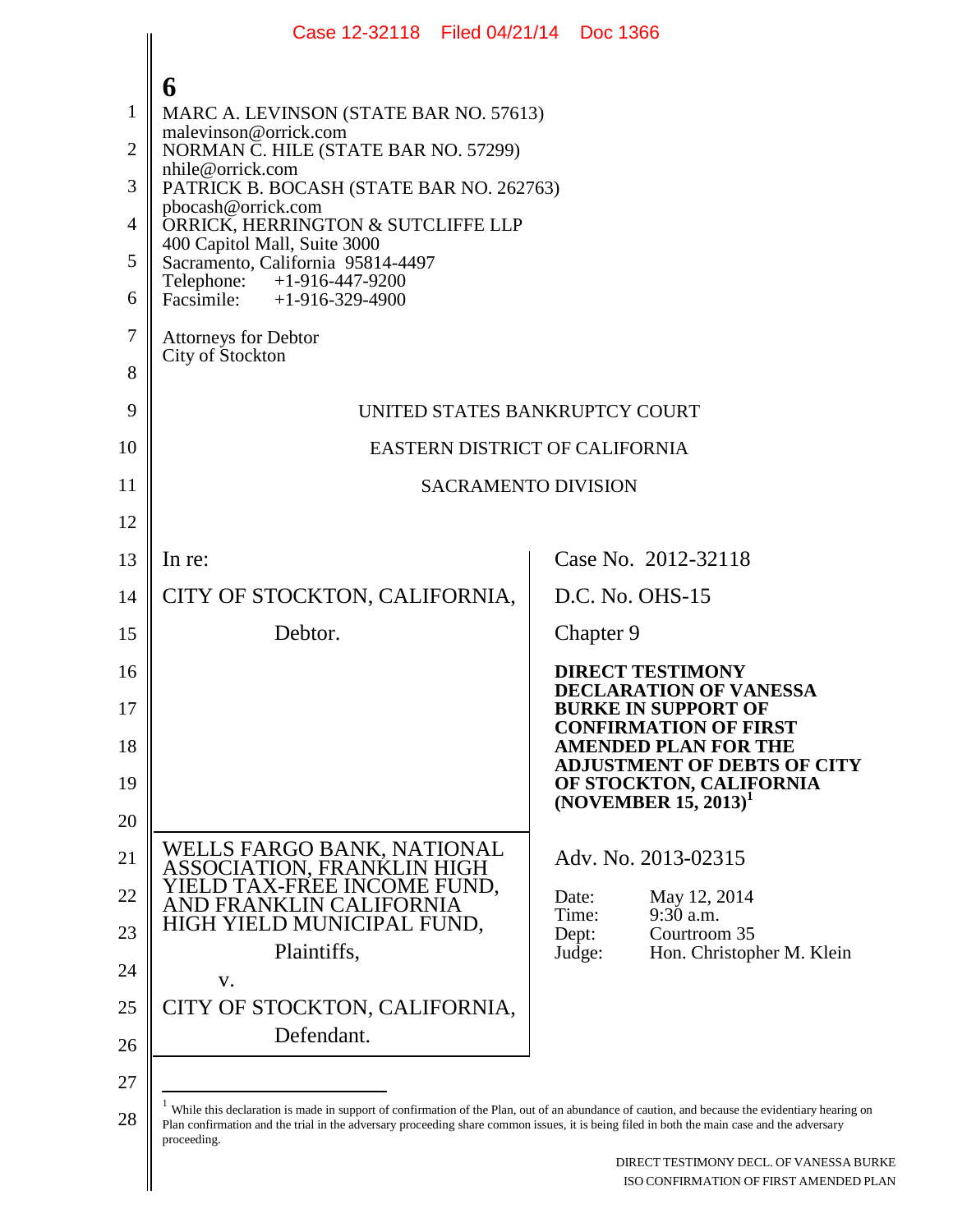I, Vanessa Burke, hereby declare:

2 3 4 5 6 7 8 9 10 11 12 13 1. I am the Chief Financial Officer, Treasurer, and Director of the Administrative Services Department (the "Department") for the City of Stockton, California ("the City" or "Stockton"). I make this declaration in support of confirmation of the City of Stockton, California's ("City") First Amended Plan For The Adjustment Of Debts Of City Of Stockton, California (November 15, 2013). In my role as Chief Financial Officer, Treasurer, and Director of the Department, my responsibilities include, among other things, management of the City's finance, budget, revenue, treasury, and information technology functions. I was previously the Assistant Director of Administrative Service, where my responsibilities included developing and administering the Department's budget, conducting financial analyses, preparing a variety of reports relating to department and City-wide financial activities, and attending City Council meetings and committee meetings to provide information regarding the Department's budget and other financial matters.

14

1

# *The City's Public Facility Fee Funds*

15 16 17 18 19 20 21 22 23 24 25 26 2. In accordance with Generally Accepted Accounting Principles (GAAP), Governmental Accounting Standards Board Statements (GASBS) AB 1600, and additional guidance published by the League of California Cities applicable to municipalities, the City accounts for each public facility fee  $("PFFs")^2$  collected in dedicated restricted funds ("PFF Funds") by fee category. In the City's Chart of Accounts, separate PFF Funds for each category of PFF fee are established as follows: Traffic Signal Impact (Funds 900-904), Street Improvement Impact (Fund 910), Regional Transportation Impact-Traffic (Fund 917), Community Recreation Center Impact (Fund 920), City Office Space Impact (Fund 930), Fire Station Impact (Fund 940), Library Impact (Fund 950), Police Station Impact (Fund 960), Parkland Impact (Fund 970), Street Tree and Sign Impact (Funds 978 & 979), Street Light In Lieu (Funds 908-985), Air Quality Mitigation Impact (Fund 990), Administrative Fees (Fund 999), Water Connection (Fund 424), Wastewater Connection (Fund 434), Delta Water Surface Fee (Fund 425) , and Agricultural Land

27

<sup>28</sup>  $2^2$  Capitalized terms used but not defined herein have the meaning ascribed to them in the First Amended Plan for the Adjustment of Debts of City of Stockton, California (November 15, 2013) [Dkt. No. 1204].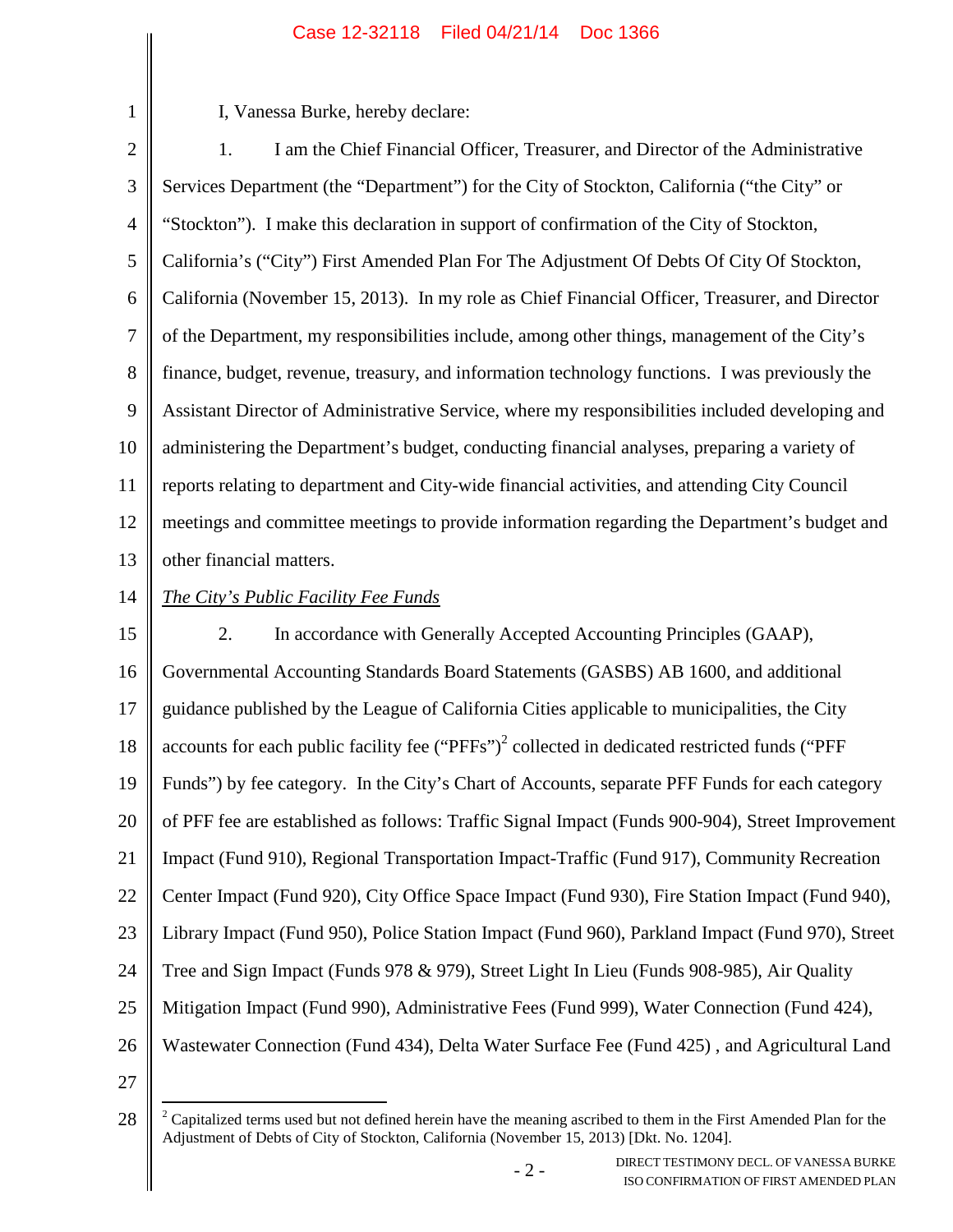Mitigation Fee (Fund 687). These funds are considered by the City to be capital projects funds under GAAP; the Agricultural Land Mitigation Fee is being held by the City in a Trust Fund.

3 4 5 6 7 3. The City's PFF revenues have decreased precipitously in the past several years as a result of the impact from the Great Recession, decline in new housing starts, decline in overall development, and the overall national economic downturn. The diminished collection of PFF fees reflect this sad reality. Since fiscal year 2006-07, revenues from PFF fees (excluding utility connection fees, surface water fees and land mitigation fees) have declined as follows:

|                    | <b>PFF Revenue</b> | $\frac{0}{0}$       |
|--------------------|--------------------|---------------------|
| <b>Fiscal Year</b> | (In Thousands)     | Increase/(Decrease) |
| 2006-07            | \$24,687           |                     |
| 2007-08            | \$27,686           | 12.1%               |
| 2008-09            | \$8,087            | $(70.8\%)$          |
| 2009-10            | \$6,752            | $(16.5\%)$          |
| 2010-11            | \$4,960            | $(26.5\%)$          |
| 2011-12            | \$3,153            | $(36.4\%)$          |
| 2012-13            | \$2,313            | $(26.6\%)$          |
| 2013-14 est        | \$2,261            | $(2.2\%)$           |

18 19

1

2

8

9

10

11

12

13

14

15

16

17

20

As this chart shows, 2007-08 was the last good year for the City's PFF collections.

21 22 23 24 25 26 27 28 4. As of June 30, 2013, the PFFs contained an aggregate \$34.4 million in cash. Most, if not all, of this money is committed to the development of future infrastructure projects. Available fund balances total approximately \$4.9 million. However, given the relative trickle of PFF collections, the City has only a fraction of the funds it needs for required overall infrastructure improvements. According to an econometric study completed by Economic  $\&$ Planning Systems, Inc. in 2013, based on the City's current general plan, entitlements, houses committed, and other factors, the City's infrastructure needs over the next 25 years amount to over \$400 million. *See* Exhibit A to the Declaration of Stephen Chase In Support Of City's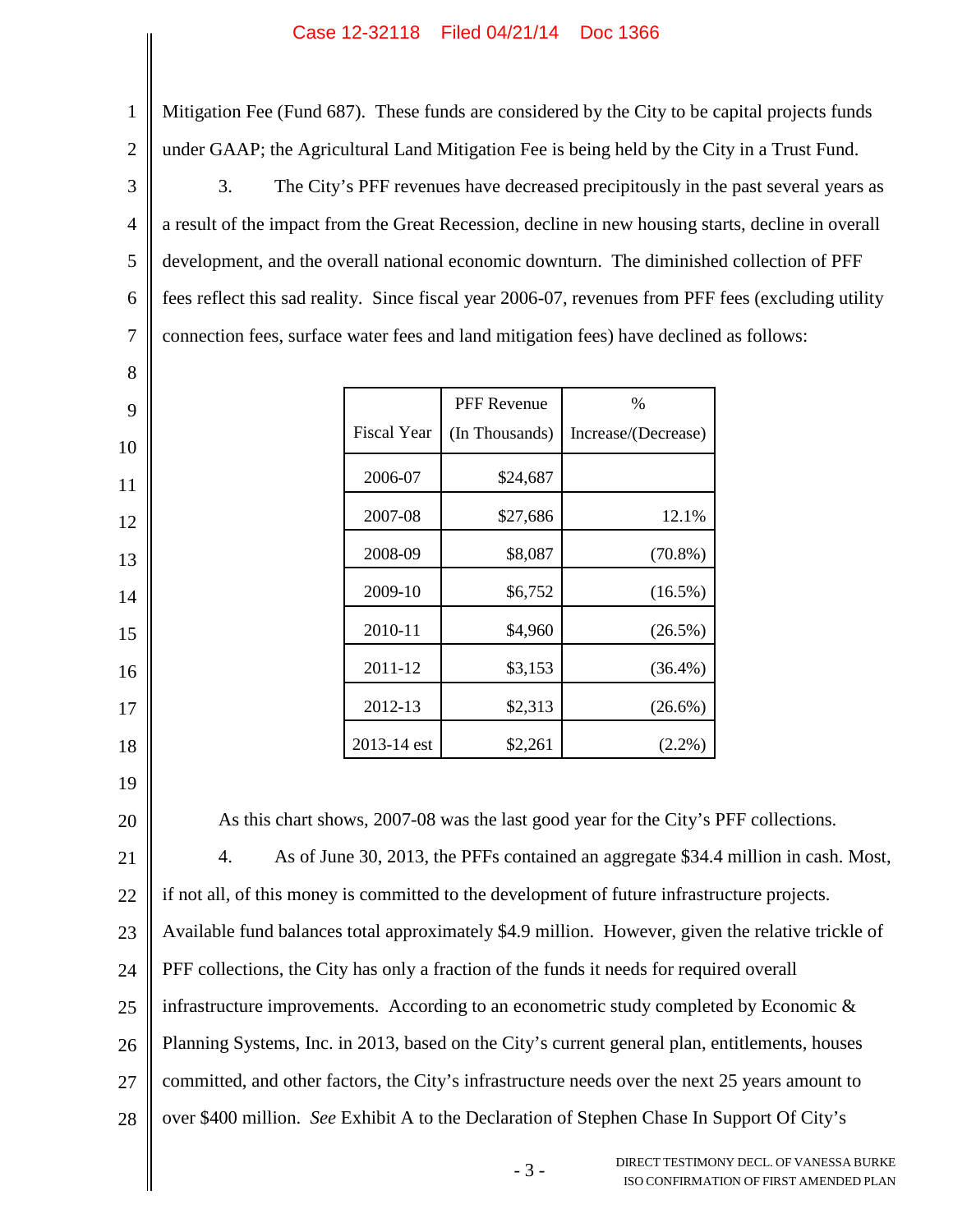1 2 3 4 5 6 7 Supplemental Memorandum Of Law In Support Of Confirmation Of First Amended Plan For The Adjustment Of Debts Of City Of Stockton, California (November 15, 2013), at p. 85. Without sufficient revenues being collected to fund the infrastructure, and given the City's inability to issue new debt without a special revenue pledge, the City is currently undertaking a comprehensive review of its general plan, general plan elements, development needs, developer agreements, and conducting rate studies to address the shortfall in its infrastructure needs. *The City Is Paying Its Current Debts As They Become Due*

8 9 10 11 12 13 5. The City incurs operating debts every day. These debts include but are not limited to, payroll, payments to vendors that provide everything from supplies to electricity to garbage collection, construction commitments for large public works projects, payments for the City's own utility usage to keep the lights on, water purchases, and debt payments that are outside of the bankruptcy that are a specific pledge of revenues. These debts are the necessary costs of operating and running a city.

14 15 16 17 18 19 20 21 22 6. To the best of its knowledge, the City is paying all of its post-petition debts as they become due. If it did not, the City would no longer be able to operate. If the City did not meet its payroll obligations as they become due, for example, City employees would likely cease coming to work. If the City did not pay its vendors, they would no longer do business with the City. In sum, if the City were not to pay its current bills as they became due, it would be unable to provide basic services to the residents of Stockton. Franklin's allegation that the City's payment of such debts unfairly discriminates against Franklin reflects a fundamental misunderstanding of the City's function. Contrary to what Franklin may believe, the City is not run for Franklin's benefit. It is run for the benefit of its citizens.

- 23 24 7. To the extent that any administrative claims arise in the bankruptcy case, the City will pay them.
- 25

# *The City Will Continue To Collect Revenues After The Effective Date*

26 27 28 8. The City will continue to collect sales tax revenues, real property tax revenues, user utility tax revenues, and other taxes, fees, and revenues following the Effective Date. These revenues will enable the City to maintain and fund adequate municipal services, including fire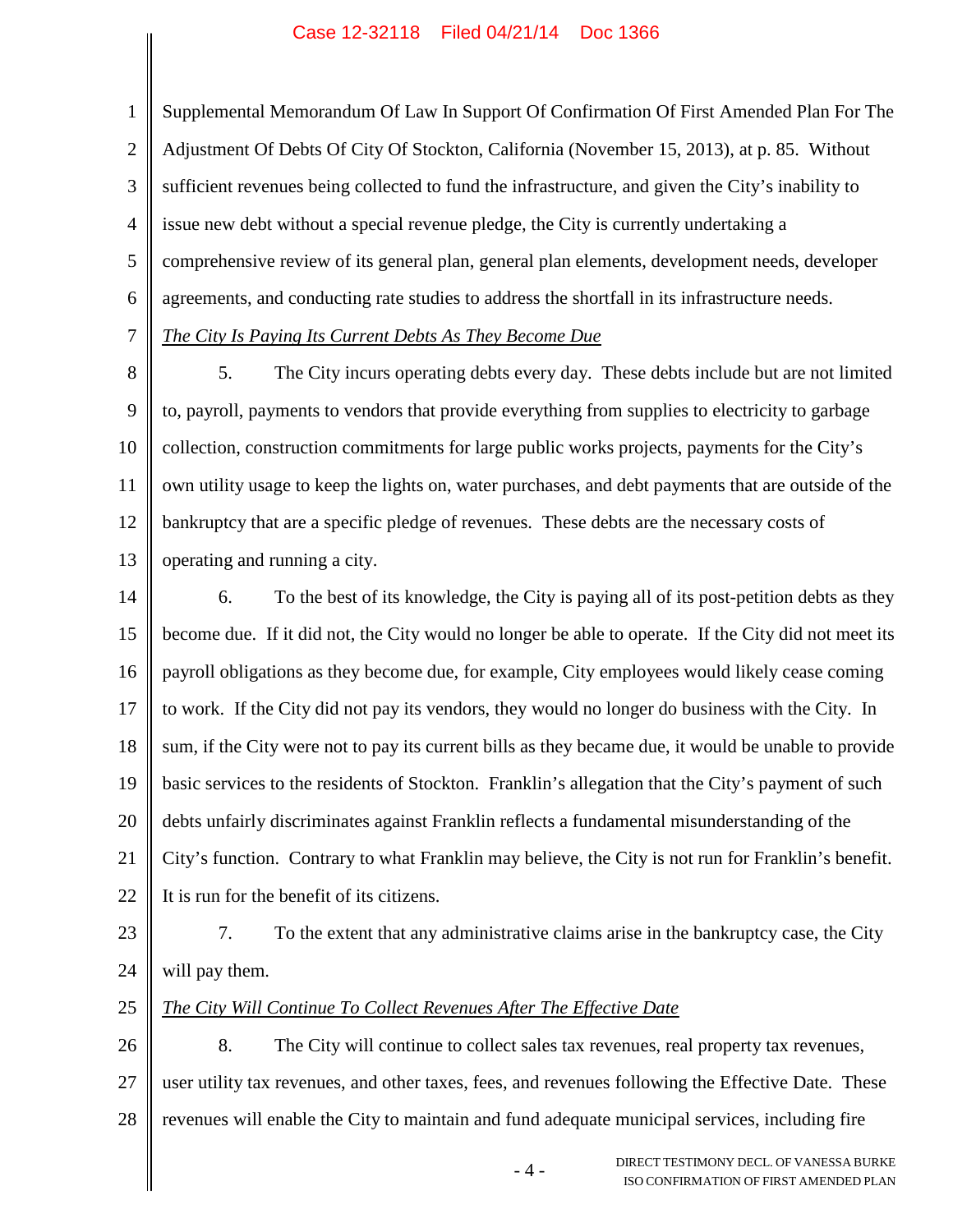1 2 3 4 and police protection, as well as to satisfy the City's obligations to its creditors as restructured pursuant to the Plan. As explained in the Direct Testimony Declaration of Robert Leland being submitted concurrently, the projections of these revenues in the City's detailed long-range financial are sufficient to meet these demands.

5 *Nature Of General Liability Claims*

6 7 8 9 10 11 12 13 14 15 16 17 9. Many of the proofs of claim filed against the City in the bankruptcy case are General Liability Claims. Each General Liability Claim potentially consists of two portions. The first is the self-insurance retention portion, or SIR Claim Portion. This portion, which represents the first \$1 million of the Claim, is an obligation of the City that will be paid from the City's Risk Management Internal Service Fund. This portion of each General Liability Claim will receive the Unsecured Claim Payout Percentage under the Plan. The other potential portion of each General Liability Claim—the Insured Portion—is any amount that is reduced to judgment or later settled in an amount of above \$1 million, which will be paid by one or more of the excess risk-sharing pools of which the City is a member. This portion of each General Liability Claim is not impaired under the Plan. Each General Liability Claim will thus potentially receive a blended recovery: approximately 1% for the first \$1 million, and presumably 100% for all amounts over \$1 million.

18

## *Franklin Misrepresents The City's Accounting Standards*

19 20 21 22 23 24 25 26 27 28 10. Franklin argues in its Pretrial Reply Brief ("Franklin Reply") that because the City "has recorded its liability under the Agreements . . . as 'long term debt' in its audited financial statements," while it "has accounted for its liability in respect of actual leases as 'operating leases' in its audited financial statements and reports," the Agreements must be secured financing transactions, and not leases. Franklin Reply, at 8. These statements are misleading, at best, and completely ignore the complicated web of standards and regulations that dictate how the Agreements must be recorded. How a particular "lease" is accounted for in the City's financial statements depends upon a multi-pronged test that is derived from a number of sources, including GAAP, GASBS No. 13 (*Accounting for Operating Leases with Scheduled Rent Increases*), Financial Accounting Standards Board Statement (FASBS) No. 13 (*Accounting for Leases, as*